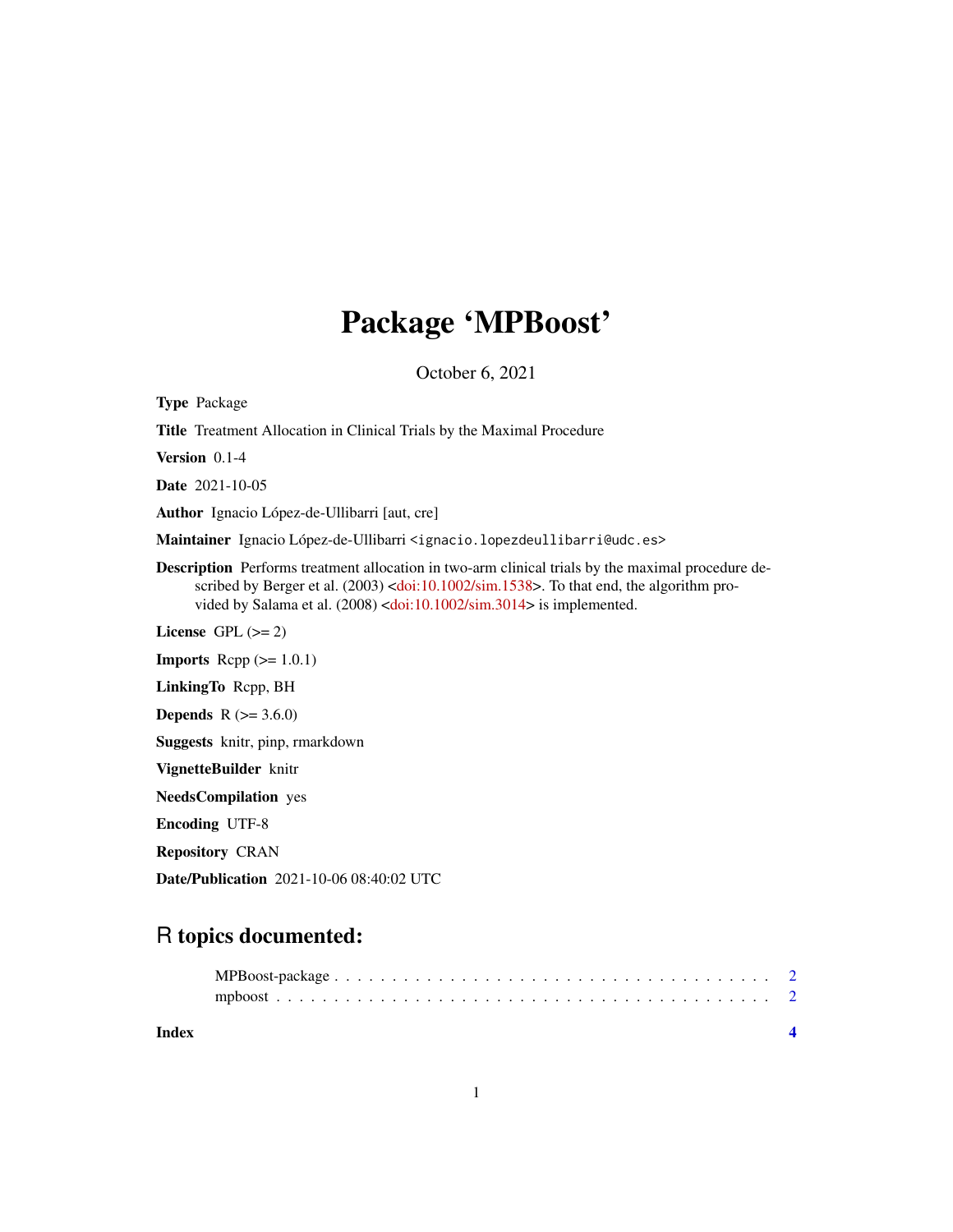#### Description

Performs treatment allocation in two-arm clinical trials by the maximal procedure described by Berger et al. (2003) <doi:10.1002/sim.1538>. To that end, the algorithm provided by Salama et al. (2008) <doi:10.1002/sim.3014> is implemented.

#### Details

Index of help topics:

| MPBoost-package | Treatment Allocation in Clinical Trials by the |
|-----------------|------------------------------------------------|
|                 | Maximal Procedure                              |
| mpboost         | Compute Allocation Sequences by the Maximal    |
|                 | Procedure                                      |

#### Author(s)

Ignacio López-de-Ullibarri

Maintainer: Ignacio López-de-Ullibarri <ignacio.lopezdeullibarri@udc.es>

#### References

Berger, V. W., Ivanova, A., Knoll, M. D. (2003). Minimizing predictability while retaining balance through the use of less restrictive randomization procedures. Statistics in Medicine, 22: 3017-3028. doi: [10.1002/sim.1538.](https://doi.org/10.1002/sim.1538)

Salama, I., Ivanova, A., Qaqish, B. (2008). Efficient generation of constrained block allocation sequences. Statistics in Medicine, 27, 1421-1428. doi: [10.1002/sim.3014.](https://doi.org/10.1002/sim.3014)

mpboost *Compute Allocation Sequences by the Maximal Procedure*

#### Description

This function produces a treatment assignment sequence generated according to the maximal procedure of Berger et al. (2003). It is an implementation of the algorithm proposed by Salama et al. (2008).

#### Usage

 $mpboost(N1, N2, MTI = 2L)$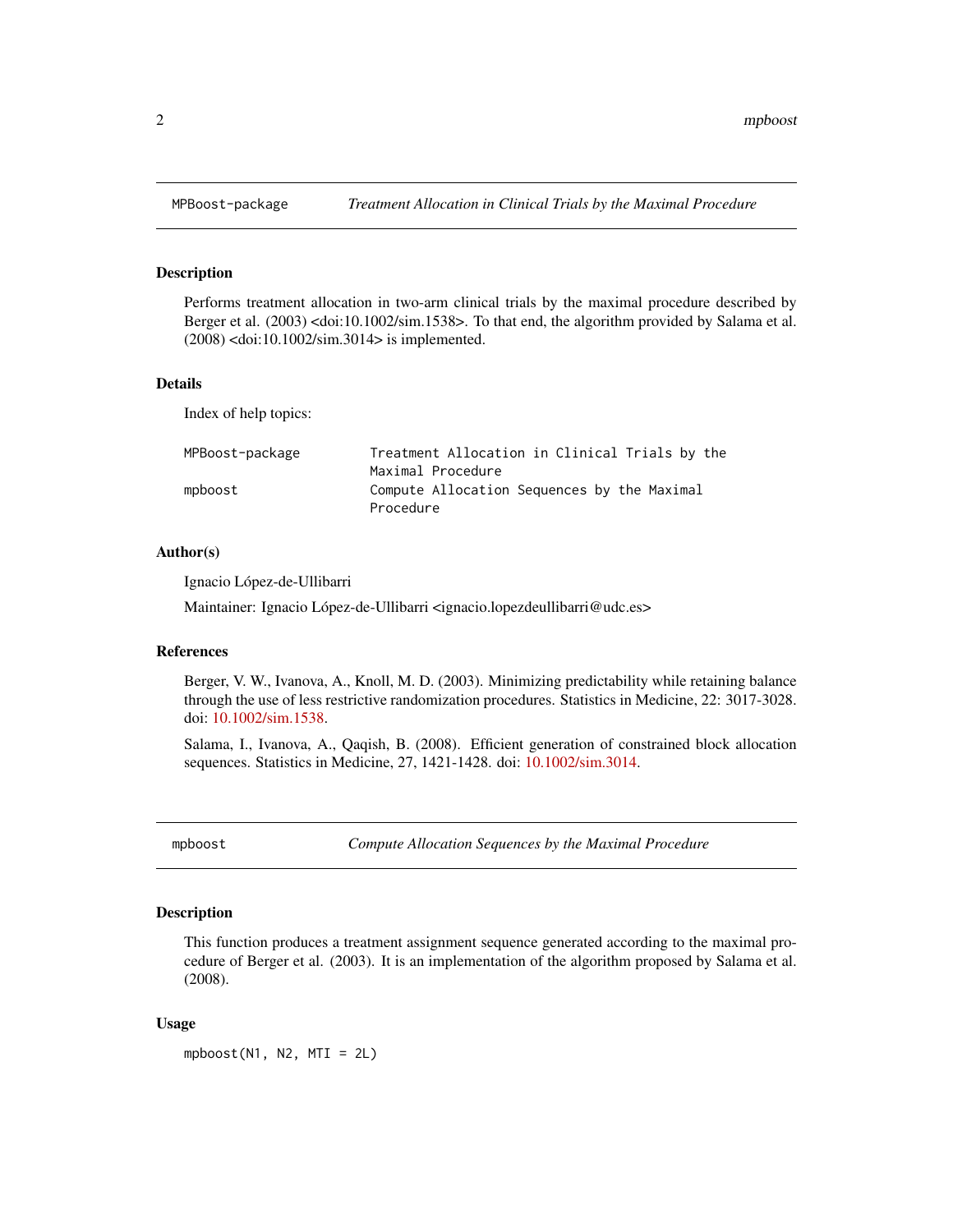#### $m$ pboost $3$

#### Arguments

| Ν1  | An integer specifying the size of the sample assigned to treatment 1.       |
|-----|-----------------------------------------------------------------------------|
| N2  | An integer specifying the size of the sample assigned to treatment 2.       |
| MTT | An integer specifying the maximum tolerated imbalance (MTI). The default is |
|     |                                                                             |

#### Value

A vector of N1 1's and N2 2's representing the allocation sequence.

#### Note

See the package's vignette for more details and further examples of the use of the function.

#### References

Berger, V. W., Ivanova, A., Knoll, M. D. (2003). Minimizing predictability while retaining balance through the use of less restrictive randomization procedures. Statistics in Medicine, 22: 3017-3028. doi: [10.1002/sim.1538.](https://doi.org/10.1002/sim.1538)

Salama, I., Ivanova, A., Qaqish, B. (2008). Efficient generation of constrained block allocation sequences. Statistics in Medicine, 27, 1421-1428. doi: [10.1002/sim.3014.](https://doi.org/10.1002/sim.3014)

#### Examples

#\donttest{  $mpboost(N1 = 25, N2 = 25, MTI = 3)$ #}